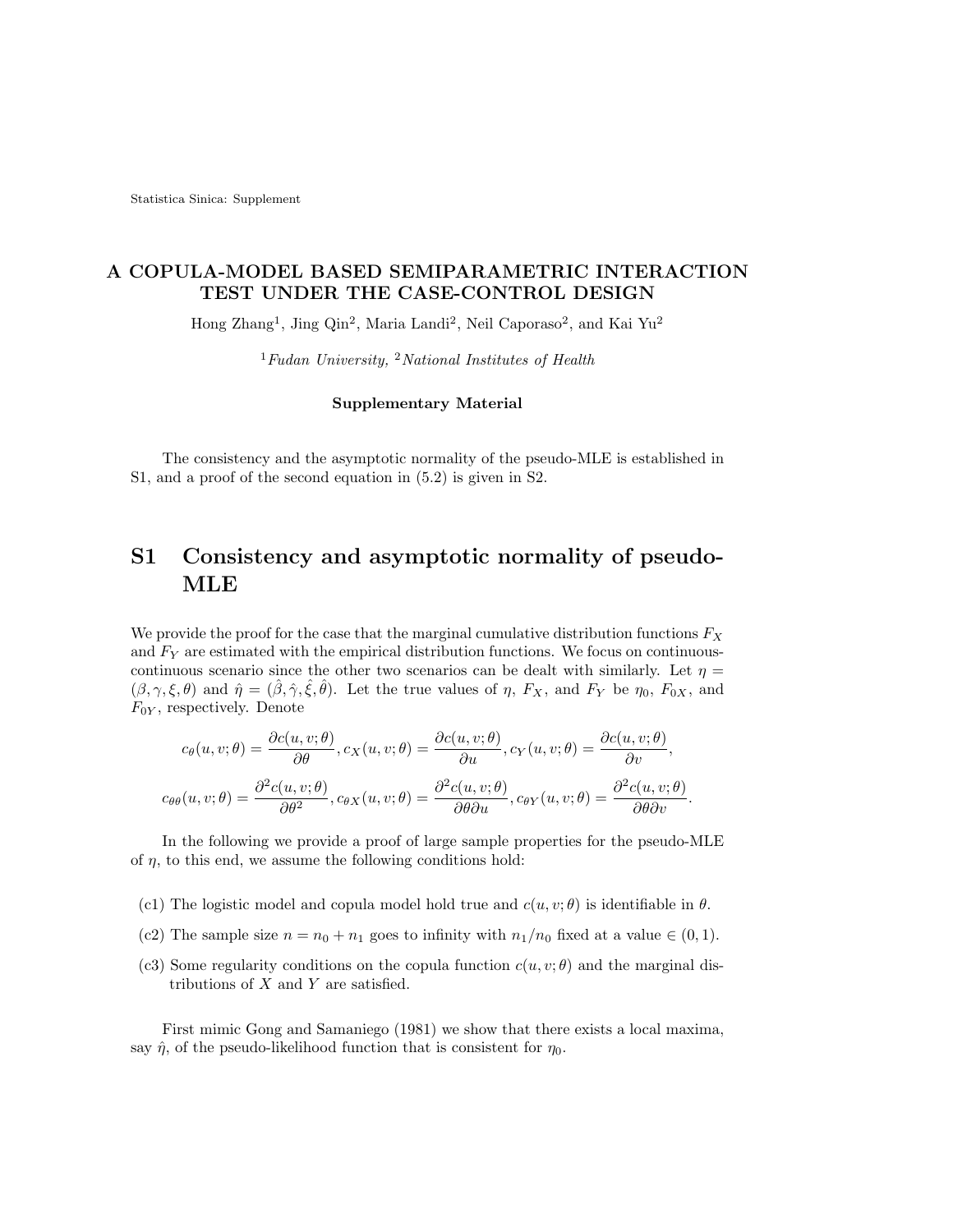#### S2 Hong ZHANG, Jing QIN, Maria LANDI, Neil CAPORASO, and Kai YU

Under the regular condition (c3), we have that  $\hat{F}_X$  and  $\hat{F}_Y$  are strongly consistent for  $F_{0X}$  and  $F_{0Y}$ , respectively, uniformly in t. This implies that under further regular condition  $n^{-1}l_n(\eta, \hat{F}_X, \hat{F}_Y)$  converges to  $\bar{l}(\eta_0, F_{0X}, F_{0Y}) \doteq n^{-1}El_n(\eta, F_{0X}, F_{0Y})$ uniformly in  $\eta$ . Under condition (c1), for any  $\epsilon > 0$ , there exist  $\epsilon' > 0$  such that  $\overline{l}(\eta_0, F_{0X}, F_{0Y}) > \overline{l}(\eta, F_{0X}, F_{0Y}) + \epsilon'$  for  $\eta \in O_{\epsilon}$ , where  $O_{\epsilon} = \{ ||\eta - \eta_0|| < \epsilon \}$ . Therefore, for any  $\delta, \epsilon > 0$ , there exists a sufficiently large  $N = N(\delta, \epsilon)$  such that for any  $n > N$ ,  $Pr\{l_n(\eta, \hat{F}_X, \hat{F}_Y) < l_n(\eta_0, \hat{F}_X, \hat{F}_Y) \text{ for any } \eta \in O_\epsilon\} > 1-\delta.$  This shows that, with probability tending to 1, there exists in  $O_\delta$  a local maximizer of  $l_n(\eta, \hat{F}_X, \hat{F}_Y)$ . The existence of a consistent pseudo-MLE is established.

Next we show that  $n^{1/2}(\hat{\eta} - \eta_0)$  converges in distribution to a multivariate normal distribution.

Write

$$
l_n(\eta, F_X, F_Y)
$$
  
= 
$$
\sum_{i=1}^{n_0} \log c(F_X(x_{0i}), F_Y(y_{0i}); \theta)
$$
  
+ 
$$
\sum_{i=1}^{n_1} {\log c(F_X(x_{0i}), F_Y(y_{0i}); \theta) + (\beta x_{1i} + \gamma y_{1i} + \xi x_{1i}y_{1i}) - \alpha (\eta, F_X, F_Y)},
$$

where

$$
\alpha(\eta, F_X, F_Y) = \log \left\{ \int \int c(F_X(x), F_Y(y); \theta) \exp(\beta x + \gamma y + \xi xy) dF_X(x) dF_Y(y) \right\}.
$$

The derivative of  $l_n(\eta, F_X, F_Y)$  with respect to  $\eta$  is

$$
= \sum_{i=1}^{n_0} {\binom{\tilde{c}(\theta, F_X, F_Y)}{0}} + \sum_{i=1}^{n_1} {\binom{\tilde{c}(\theta, F_X, F_Y)(x_{1i}, y_{1i})}{y_{1i}} - \alpha_{\eta}(\eta, F_X, F_Y)} S(1.1)
$$

where

$$
\tilde{c}(\theta, F_X, F_Y)(x, y) = \frac{c_{\theta}(F_X(x), F_Y(y); \theta)}{c(F_X(x), F_Y(y); \theta)},
$$

$$
\alpha_{\eta}(\eta, F_X, F_Y) = \frac{\partial \alpha(\eta, F_X, F_Y)}{\partial \eta} = \frac{E_1(\eta, F_X, F_Y)}{E_0(\eta, F_X, F_Y)}
$$

with

$$
E_0(\eta, F_X, F_Y) = \int \int c(F_X(x), F_Y(y); \theta) \exp(\beta x + \gamma y + \xi xy) dF_X(x) dF_Y(y)
$$

and

$$
E_1(\eta, F_X, F_Y) = \int \int \begin{pmatrix} c_{\theta}(F_X(x), F_Y(y); \theta) \\ x_{\theta}(F_X(x), F_Y(y); \theta) \\ y_{\theta}(F_X(x), F_Y(y); \theta) \\ x_{\theta}(F_X(x), F_Y(y); \theta) \end{pmatrix} \exp(\beta x + \gamma y + \xi xy) dF_X(x) dF_Y(y).
$$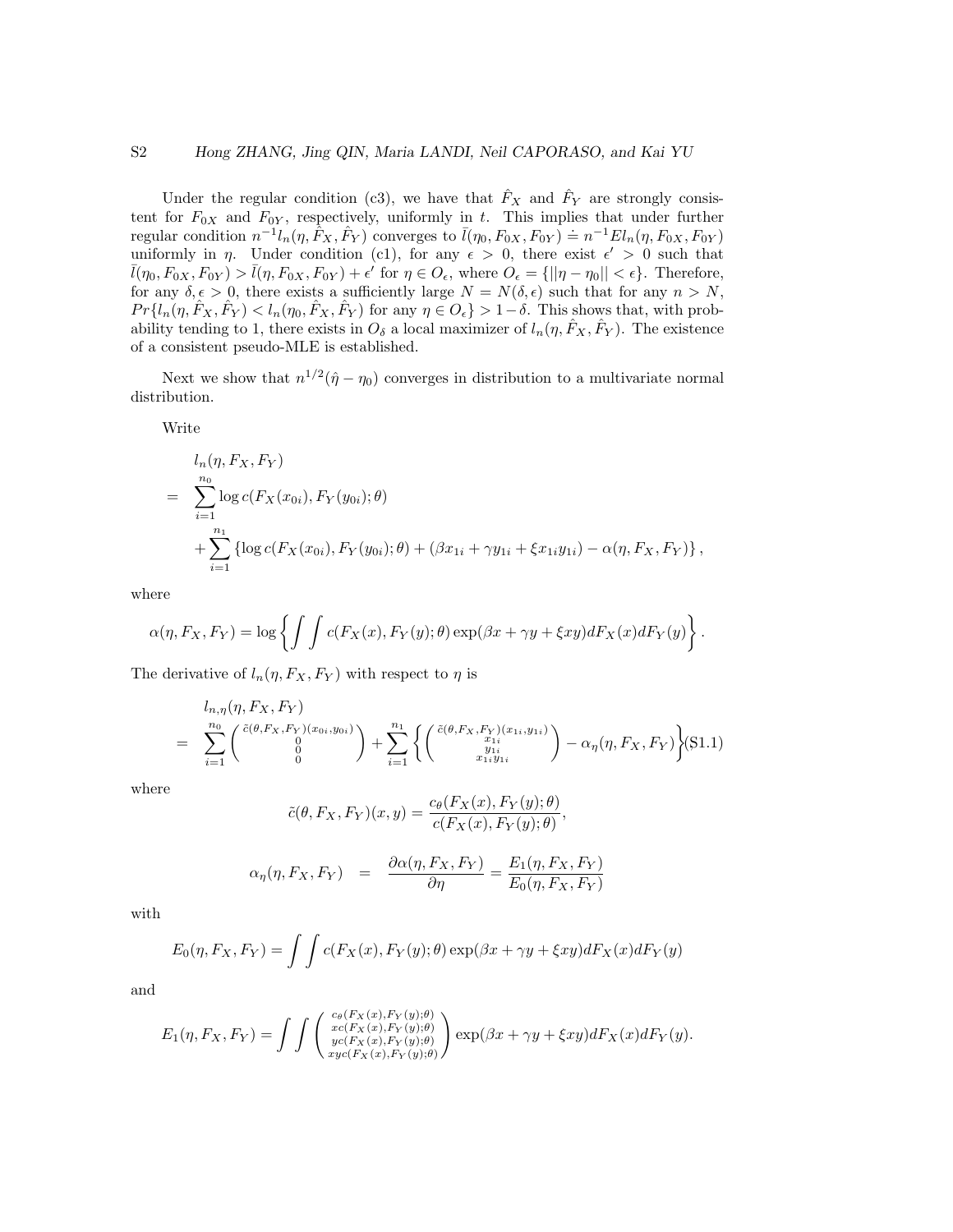Let  $l_{n,\eta\eta}(\eta, F_X, F_Y) = \frac{\partial^2 l_n(\eta, F_X, F_Y)}{\partial \eta \partial \eta}$ , then Tayor's expansion gives

$$
0 = l_{n,\eta}(\hat{\eta}, \hat{F}_X, \hat{F}_Y) = l_{n,\eta}(\eta_0, \hat{F}_X, \hat{F}_Y) + l_{n,\eta\eta}(\eta^*, \hat{F}_X, \hat{F}_Y)(\hat{\eta} - \eta_0)
$$

or

$$
\hat{\eta} = \eta_0 - l_{n,\eta\eta} (\eta^*, \hat{F}_X, \hat{F}_Y)^{-1} l_{n,\eta} (\eta_0, \hat{F}_X, \hat{F}_Y),
$$
\n(S1.2)

where  $\eta^*$  lies between  $\eta_0$  and  $\hat{\eta}$ . Under the regular condition (c3),

$$
n^{-1}\left|l_{n,\eta\eta}(\hat{\eta}^*,\hat{F}_X,\hat{F}_Y) - l_{n,\eta\eta}(\eta_0,F_{0X},F_{0Y})\right| \to 0 \text{ in probability}
$$

as  $n$  goes to infinity. By the Law of Large Number,

$$
-n^{-1}l_{n,\eta\eta}(\eta_0, F_{0X}, F_{0Y}) \rightarrow \Sigma_V(\eta_0, F_{0X}, F_{0Y})
$$
  
\n
$$
\doteq -\pi_0 \begin{pmatrix} s_0(\eta_0, F_{0X}, F_{0Y}) & 0 & 0 & 0 \\ 0 & 0 & 0 & 0 \\ 0 & 0 & 0 & 0 \\ 0 & 0 & 0 & 0 \end{pmatrix} - \pi_1 \begin{pmatrix} s_1(\eta_0, F_{0X}, F_{0Y}) & 0 & 0 & 0 \\ 0 & 0 & 0 & 0 \\ 0 & 0 & 0 & 0 \\ 0 & 0 & 0 & 0 \end{pmatrix}
$$
  
\n
$$
+ \pi_1 \alpha_{\eta\eta}(\eta_0, F_{0X}, F_{0Y}), \qquad (S1.3)
$$

where

$$
s_0(\eta, F_X, F_Y) = E\left[\frac{c_{\theta\theta}(F_X(x_{01}), F_Y(y_{01}); \theta)}{c(F_X(x_{01}), F_Y(y_{01}); \theta)} - \frac{c_{\theta}^2(F_X(x_{01}), F_Y(y_{01}); \theta)}{c^2(F_X(x_{01}), F_Y(y_{01}); \theta)}\right],
$$
  

$$
s_1(\eta, F_X, F_Y) = E\left[\frac{c_{\theta\theta}(F_X(x_{11}), F_Y(y_{11}); \theta)}{c(F_X(x_{11}), F_Y(y_{11}); \theta)} - \frac{c_{\theta}^2(F_X(x_{11}), F_Y(y_{11}); \theta)}{c^2(F_X(x_{11}), F_Y(y_{11}); \theta)}\right],
$$

$$
\alpha_{\eta\eta}(\eta, F_X, F_Y) = \frac{E_2(\eta, F_X, F_Y)}{E_0(\eta, F_X, F_Y)} - \frac{\{E_1(\eta, F_X, F_Y)\}\{E_1(\eta, F_X, F_Y)\}^T}{E_0^2(\eta, F_X, F_Y)}
$$

with

$$
E_2(\eta, F_X, F_Y) = \int \int \tilde{\tilde{c}}(\theta, F_X, F_Y)(x, y) \exp(\beta x + \gamma y + \xi xy) dF_X(x) dF_Y(y)
$$

and

$$
\tilde{\tilde{c}}(\theta, F_X, F_Y)(x, y) = \begin{pmatrix} c_{\theta\theta}(F_X(x), F_Y(y); \theta) & x c_{\theta}(F_X(x), F_Y(y); \theta) & y c_{\theta}(F_X(x), F_Y(y); \theta) & xy c_{\theta}(F_X(x), F_Y(y); \theta) \\ x c_{\theta}(F_X(x), F_Y(y); \theta) & x^2 c(F_X(x), F_Y(y); \theta) & xy c(F_X(x), F_Y(y); \theta) & x^2 y c(F_X(x), F_Y(y); \theta) \\ y c_{\theta}(F_X(x), F_Y(y); \theta) & xy c(F_X(x), F_Y(y); \theta) & y^2 c(F_X(x), F_Y(y); \theta) & xy^2 c(F_X(x), F_Y(y); \theta) \\ x y c_{\theta}(F_X(x), F_Y(y); \theta) & x^2 y c(F_X(x), F_Y(y); \theta) & xy^2 c(F_X(x), F_Y(y); \theta) & x^2 y^2 c(F_X(x), F_Y(y); \theta) \end{pmatrix}.
$$

Combining  $(S1.2)$  and  $(S1.3)$  we have

$$
n^{1/2}(\hat{\eta} - \eta_0) = \Sigma_V^{-1}(\eta_0, F_{0X}, F_{0Y}) \left\{ n^{-1/2} l_{n,\eta}(\eta_0, \hat{F}_X, \hat{F}_Y) \right\} \{1 + o_p(1)\}.
$$
 (S1.4)

In the following we derive the limit distribution of  $n^{-1/2}l_{n,\eta}(\eta_0, \hat{F}_X, \hat{F}_Y)$ .

Let  $F_{0n_0}(x, y)$  and  $F_{1n_1}(x, y)$  denote the empirical joint distribution functions of  $(x_{01}, y_{01})$  and  $(x_{11}, y_{11})$ , respectively, and  $F_0(x, y)$  and  $F_1(x, y)$  denote the joint distributions of  $(x_{01}, y_{01})$  and  $(x_{11}, y_{11})$ , respectively.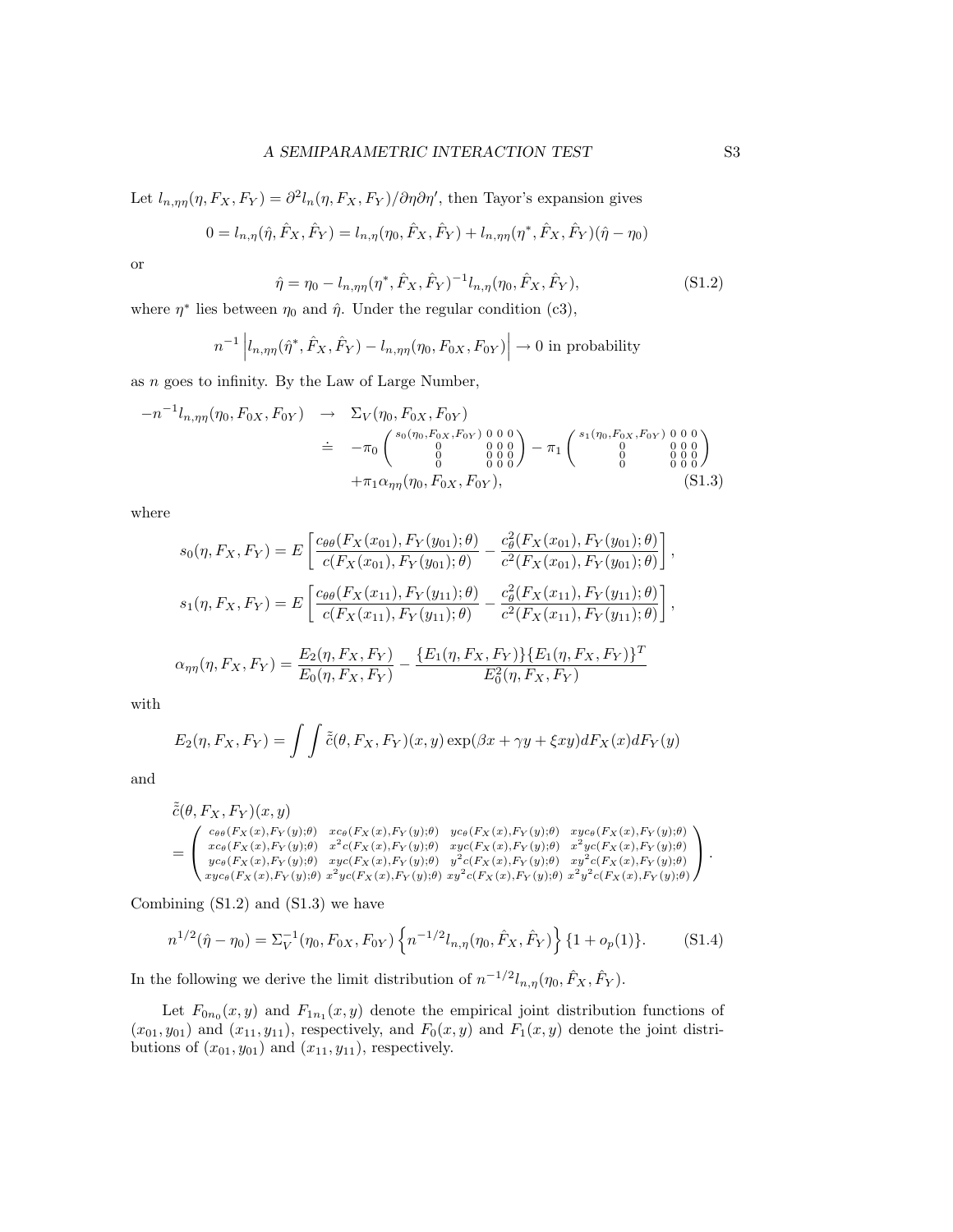Noticing that  $E\{l_{n,\eta}(\eta_0, F_{0X}, F_{0Y})\} = 0$  or equivalently

$$
\pi_0 \int \begin{pmatrix} \tilde{c}(\theta_0, F_{0X}, F_{0Y})(x, y) \\ 0 \\ 0 \\ -\pi_1 \alpha_\eta(\eta_0, F_{0X}, F_{0Y}) = 0, \end{pmatrix} dF_0(x, y) + \pi_1 \int \begin{pmatrix} \tilde{c}(\theta_0, F_{0X}, F_{0Y})(x, y) \\ x \\ xy \end{pmatrix} dF_1(x, y)
$$

we have that

$$
n^{-1/2}l_{n,\eta}(\eta_0, \hat{F}_X, \hat{F}_Y) = \pi_0^{1/2} \int \begin{pmatrix} n_0^{1/2} \tilde{c}(\theta_0, \hat{F}_X, \hat{F}_Y)(x, y) \\ 0 \\ 0 \\ 0 \end{pmatrix} dF_{0n_0}(x, y)
$$

$$
+ \pi_1^{1/2} \int \begin{pmatrix} n_1^{1/2} \tilde{c}(\theta_0, \hat{F}_X, \hat{F}_Y)(x, y) \\ 0 \\ n_1^{1/2} y \\ n_1^{1/2} y \end{pmatrix} dF_{1n_1}(x, y)
$$

$$
- \pi_1^{1/2} \left\{ n_1^{1/2} \alpha_\eta(\eta_0, \hat{F}_X, \hat{F}_Y) \right\}
$$

$$
= T_1 + T_2 + T_3 + T_4 + T_5 + T_6 + T_7, \qquad (S1.5)
$$

where

$$
T_{1} = \pi_{0}^{1/2} \int \begin{pmatrix} n_{0}^{1/2} \{\tilde{c}(\theta_{0}, \hat{F}_{X}, \hat{F}_{Y})(x, y) - \tilde{c}(\theta_{0}, F_{0X}, F_{0Y})(x, y)\} \\ 0 \\ 0 \\ 0 \\ 0 \end{pmatrix} dF_{0}(x, y),
$$
  
\n
$$
T_{2} = \pi_{1} \pi_{0}^{-1/2} \int \begin{pmatrix} n_{0}^{1/2} \{\tilde{c}(\theta_{0}, \hat{F}_{X}, \hat{F}_{Y})(x, y) - \tilde{c}(\theta_{0}, F_{0X}, F_{0Y})(x, y)\} \\ 0 \\ 0 \\ 0 \end{pmatrix} dF_{1}(x, y),
$$
  
\n
$$
T_{3} = -\pi_{1} \pi_{0}^{-1/2} \begin{bmatrix} n_{0}^{1/2} \{\alpha_{\eta}(\eta_{0}, \hat{F}_{X}, \hat{F}_{Y}) - \alpha_{\eta}(\eta_{0}, F_{0X}, F_{0Y})\} \end{bmatrix},
$$
  
\n
$$
T_{4} = \pi_{0}^{1/2} \int \begin{pmatrix} \tilde{c}(\theta_{0}, F_{0X}, F_{0Y})(x, y) \\ 0 \\ 0 \end{pmatrix} \{n_{0}^{1/2} d(F_{0n_{0}} - F_{0})(x, y)\},
$$
  
\n
$$
T_{5} = \pi_{1}^{1/2} \int \begin{pmatrix} \tilde{c}(\theta_{0}, F_{0X}, F_{0Y})(x, y) \\ y \\ xy \end{pmatrix} \{n_{1}^{1/2} d(F_{1n_{1}} - F_{1})(x, y)\},
$$
  
\n
$$
T_{6} = \pi_{0}^{1/2} \int \begin{pmatrix} \tilde{c}(\theta_{0}, \hat{F}_{X}, \hat{F}_{Y})(x, y) - \tilde{c}(\theta_{0}, F_{0X}, F_{0Y})(x, y) \\ 0 \\ 0 \\ 0 \end{pmatrix} \{n_{1}^{1/2} d(F_{0n_{0}} - F_{0})(x, y)\},
$$
  
\n
$$
T_{7} = \pi_{1}^{1/2} \int \begin{pmatrix} \tilde{c}(\theta_{0}, \hat{F}_{X}, \hat{F}_{Y})(x, y) - \tilde{c}(\theta_{0
$$

Since  $n_0^{1/2}(F_{0n_0}-F_0)(x,y) \to O_p(1), n_1^{1/2}(F_{1n_1}-F_1)(x,y) \to O_p(1), \hat{F}_X \to F_{0X}$  $\hat{F}_Y \to F_{0Y}$ ,  $T_6$  and  $T_7$  converges to 0 in probability under the regular condition (c3).

To prove the asymptotic normality of  $n^{-1/2}l_{n,\eta}(\eta_0, \hat{\eta}_X, \hat{\eta}_Y)$ , we shall show that  $T_1$ ,  $T_2, T_3, T_4$ , and  $T_5$  can be written as summations of i.i.d. random vectors.

Obviously, both  $T_4$  and  $T_5$  are summations of i.i.d. random vectors.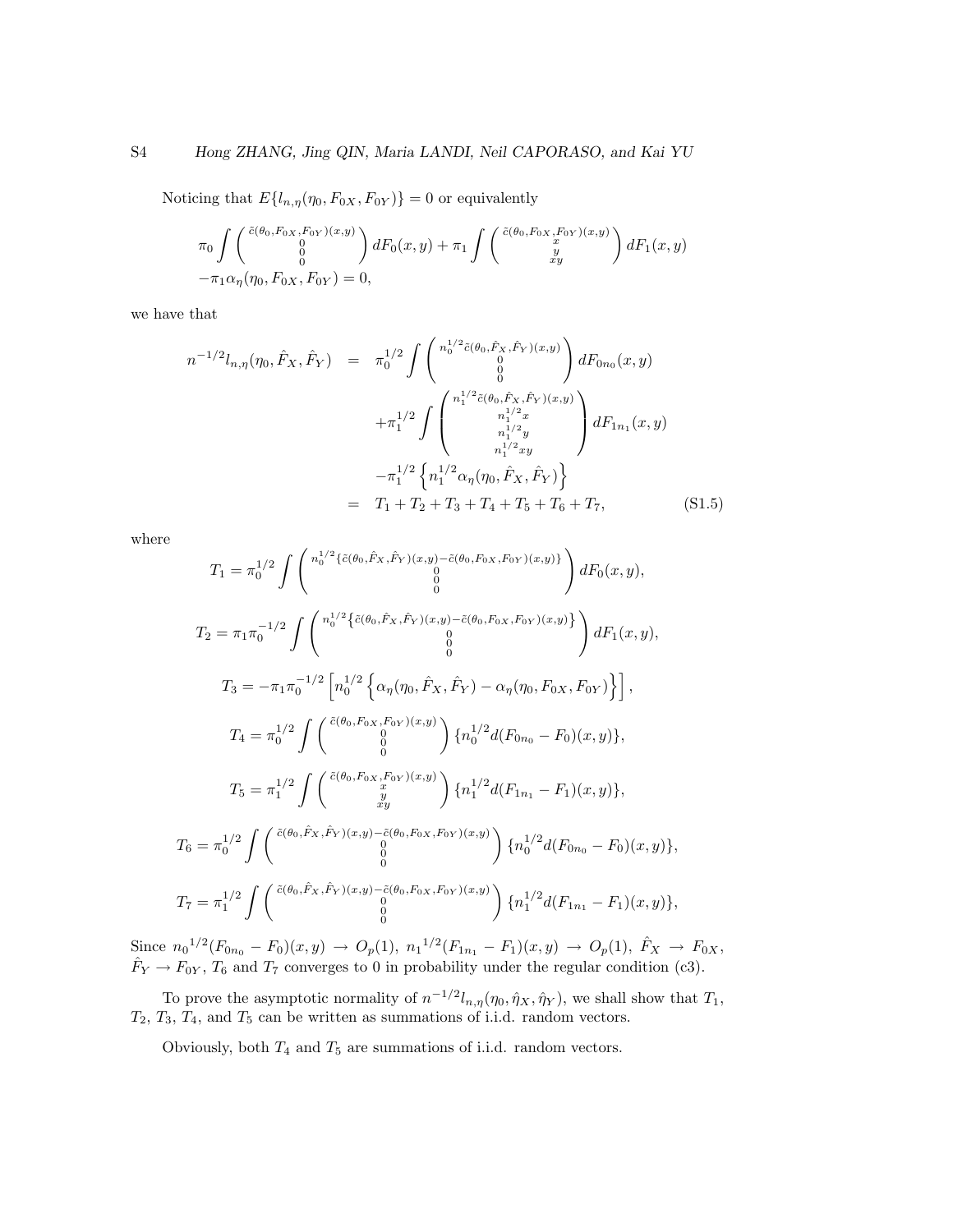By von Mises expansion and integration by parts, the first element of  $T_1$  is approximated by

$$
\pi_0^{1/2} \Bigg[ \int \tilde{c}_X(\theta_0, F_{0X}, F_{0Y})(x, y) \{n_0^{1/2}(\hat{F}_X(x) - F_{0X}(x))\} dF_0(x, y) \n+ \int \tilde{c}_Y(\theta_0, F_{0X}, F_{0Y})(x, y) \{n_0^{1/2}(\hat{F}_Y(y) - F_{0X}(y))\} dF_0(x, y) \Bigg] \n= \pi_0^{1/2} \Bigg[ \int G_{1X}(x; \theta_0, F_{0X}, F_{0Y}) d\{n_0^{1/2}(\hat{F}_X - F_{0X})(x)\} \n+ \int G_{1Y}(y; \theta_0, F_{0X}, F_{0Y}) d\{n_0^{1/2}(\hat{F}_Y - F_{0Y})(y)\} \Bigg],
$$
\n(S1.6)

where

$$
\tilde{c}_{X}(\theta_{0}, F_{X}, F_{Y})(x, y) = \frac{c_{\theta X}(F_{X}(x), F_{Y}(y); \theta)}{c(F_{X}(x), F_{Y}(y); \theta)} - \frac{c_{\theta}(F_{X}(x), F_{Y}(y); \theta)c_{X}(F_{X}(x), F_{Y}(y); \theta)}{c^{2}(F_{X}(x), F_{Y}(y); \theta)}, \n\tilde{c}_{Y}(\theta_{0}, F_{X}, F_{Y})(x, y) = \frac{c_{\theta Y}(F_{X}(x), F_{Y}(y); \theta)}{c(F_{X}(x), F_{Y}(y); \theta)} - \frac{c_{\theta}(F_{X}(x), F_{Y}(y); \theta)c_{Y}(F_{X}(x), F_{Y}(y); \theta)}{c^{2}(F_{X}(x), F_{Y}(y); \theta)}, \nG_{1X}(x; \theta_{0}, F_{0X}, F_{0Y}) = \int_{-\infty}^{x} \left\{ \int \tilde{c}_{X}(\theta_{0}, F_{0X}, F_{0Y})(u, y)f_{0}(u, y)dy \right\} du, \nG_{1Y}(y; \theta_{0}, F_{0X}, F_{0Y}) = \int_{-\infty}^{y} \left\{ \int \tilde{c}_{Y}(\theta_{0}, F_{0X}, F_{0Y})(x, v)f_{0}(x, v)dx \right\} dv,
$$

with  $f_0(x,y) = \frac{\partial^2 F_0(x,y)}{\partial x \partial y}$ . It is seen from (S1.6) that  $T_1$  is approximated by the summation of i.i.d. random vectors. Similarly, the first element of  $T_2$  can also be approximated by the summation of i.i.d. random vectors:

$$
\pi_1 \pi_0^{-1/2} \Bigg[ \int G_{2X}(x; \theta_0, F_{0X}, F_{0Y}) d\{n_0^{1/2} (\hat{F}_X - F_{0X})(x)\} + \int G_{2Y}(y; \theta_0, F_{0X}, F_{0Y}) d\{n_0^{1/2} (\hat{F}_Y - F_{0Y})(y)\} \Bigg],
$$
\n(S1.7)

where

$$
G_{2X}(x; \theta_0, F_{0X}, F_{0Y})
$$
  
=  $\int_{-\infty}^x \left\{ \int \tilde{c}_X(\theta_0, F_{0X}, F_{0Y})(u, y) \exp(\beta_0 x + \gamma_0 y + \xi_0 xy) f_0(u, y) dy \right\} du,$   

$$
G_{2Y}(y; \theta_0, F_{0X}, F_{0Y})
$$
  
=  $\int_{-\infty}^y \left\{ \int \tilde{c}_Y(\theta_0, F_{0X}, F_{0Y})(x, v) \exp(\beta_0 x + \gamma_0 y + \xi_0 xy) f_0(x, v) dx \right\} dv.$ 

Now we show that  $T_3$  can be approximated by the summation of i.i.d. random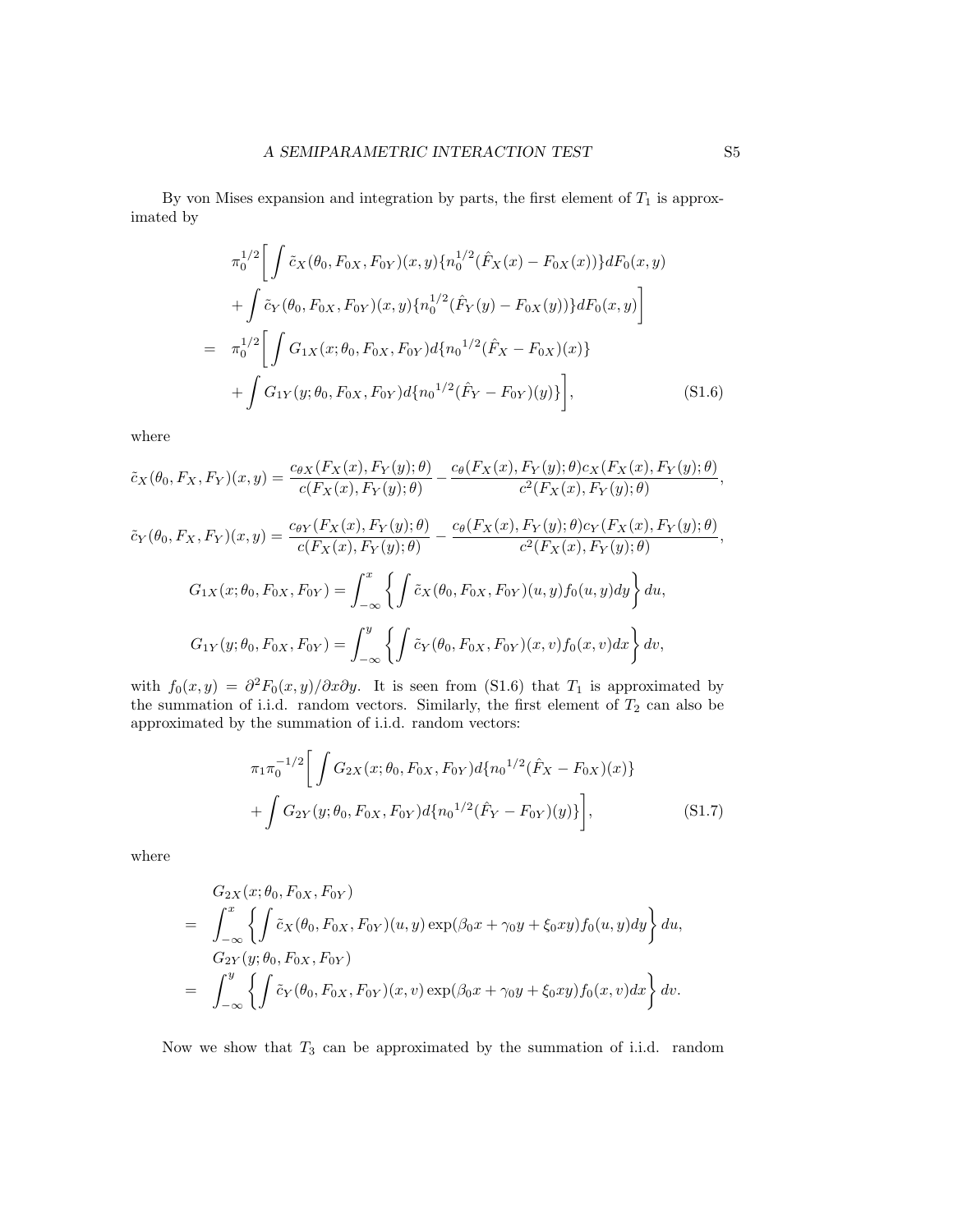vectors. Applying von Mises expansion, we get

$$
= \frac{n_0^{1/2} {\alpha_{\eta}(\eta_0, \hat{F}_X, \hat{F}_Y) - \alpha_{\eta}(\eta_0, F_{0X}, F_{0Y}) } }{E_0(\eta_0, F_{0X}, F_{0Y})} - \frac{E_1(\eta_0, F_{0X}, F_{0Y}) W_{0X}(\eta_0, F_{0X}, F_{0X}, \hat{F}_X) }{E_0^2(\eta_0, F_{0X}, F_{0Y})} + \frac{W_{1Y}(\eta_0, F_{0X}, F_{0Y}, \hat{F}_Y)}{E_0(\eta_0, F_{0X}, F_{0Y})} - \frac{E_1(\eta_0, F_{0X}, F_{0Y}) W_{0Y}(\eta_0, F_{0X}, F_{0X}, \hat{F}_Y)}{E_0^2(\eta_0, F_{0X}, F_{0Y})} + o_p(1).
$$
\n(S1.8)

Here

$$
W_{1X}(\eta_0, F_{0X}, F_{0Y}, \hat{F}_X)
$$
  
= 
$$
\int \int e_{1X}(\eta_0, F_{0X}, F_{0Y})(x, y) \{n_0^{1/2}(\hat{F}_X(x) - F_{0X}(x))\} dF_{0X}(x) dF_{0Y}(y)
$$
  
+ 
$$
\int \int e_1(\eta_0, F_{0X}, F_{0Y})(x, y) \{n_0^{1/2}d(\hat{F}_X - F_{0X})(x)\} dF_{0Y}(y),
$$

$$
W_{0X}(\eta_0, F_{0X}, F_{0Y}, \hat{F}_X)
$$
  
= 
$$
\int \int e_{0X}(\eta_0, F_{0X}, F_{0Y})(x, y) \{n_0^{1/2}(\hat{F}_X(x) - F_{0X}(x))\} dF_{0X}(x) dF_{0Y}(y)
$$
  
+ 
$$
\int \int e_0(\eta_0, F_{0X}, F_{0Y})(x, y) \{n_0^{1/2}d(\hat{F}_X - F_{0X})(x)\} dF_{0Y}(y),
$$

$$
W_{1Y}(\eta_0, F_{0X}, F_{0Y}, \hat{F}_Y)
$$
  
= 
$$
\int \int e_{1Y}(\eta_0, F_{0X}, F_{0Y})(x, y) \{n_0^{1/2}(\hat{F}_Y(y) - F_{0Y}(y))\} dF_{0X}(x) dF_{0Y}(y)
$$
  
+ 
$$
\int \int e_1(\eta_0, F_{0X}, F_{0Y})(x, y) dF_{0X}(x) \{n_0^{1/2}d(\hat{F}_Y - F_{0Y})(y)\},
$$

$$
W_{0Y}(\eta_0, F_{0X}, F_{0Y}, \hat{F}_Y)
$$
  
= 
$$
\int \int e_{0Y}(\eta_0, F_{0X}, F_{0Y})(x, y) \{n_0^{1/2}(\hat{F}_Y(y) - F_{0Y}(y))\} dF_{0X}(x) dF_{0Y}(y)
$$
  
+ 
$$
\int \int e_0(\eta_0, F_{0X}, F_{0Y})(x, y) dF_{0X}(x) \{n_0^{1/2}d(\hat{F}_Y - F_{0Y})(y)\},
$$

with

$$
e_0(\eta, F_X, F_Y)(x, y) = c(F_X(x), F_Y(y); \theta) \exp(\beta x + \gamma y + \xi xy),
$$
  
\n
$$
e_{0X}(\eta, F_X, F_Y)(x, y) = c_X(F_X(x), F_Y(y); \theta) \exp(\beta x + \gamma y + \xi xy),
$$
  
\n
$$
e_{0Y}(\eta, F_X, F_Y)(x, y) = c_Y(F_X(x), F_Y(y); \theta) \exp(\beta x + \gamma y + \xi xy,
$$
  
\n
$$
e_1(\eta, F_X, F_Y)(x, y) = \begin{pmatrix} c_\theta(F_X(x), F_Y(y); \theta) \\ x_c(F_X(x), F_Y(y); \theta) \\ y_c(F_X(x), F_Y(y); \theta) \end{pmatrix} \exp(\beta x + \gamma y + \xi xy),
$$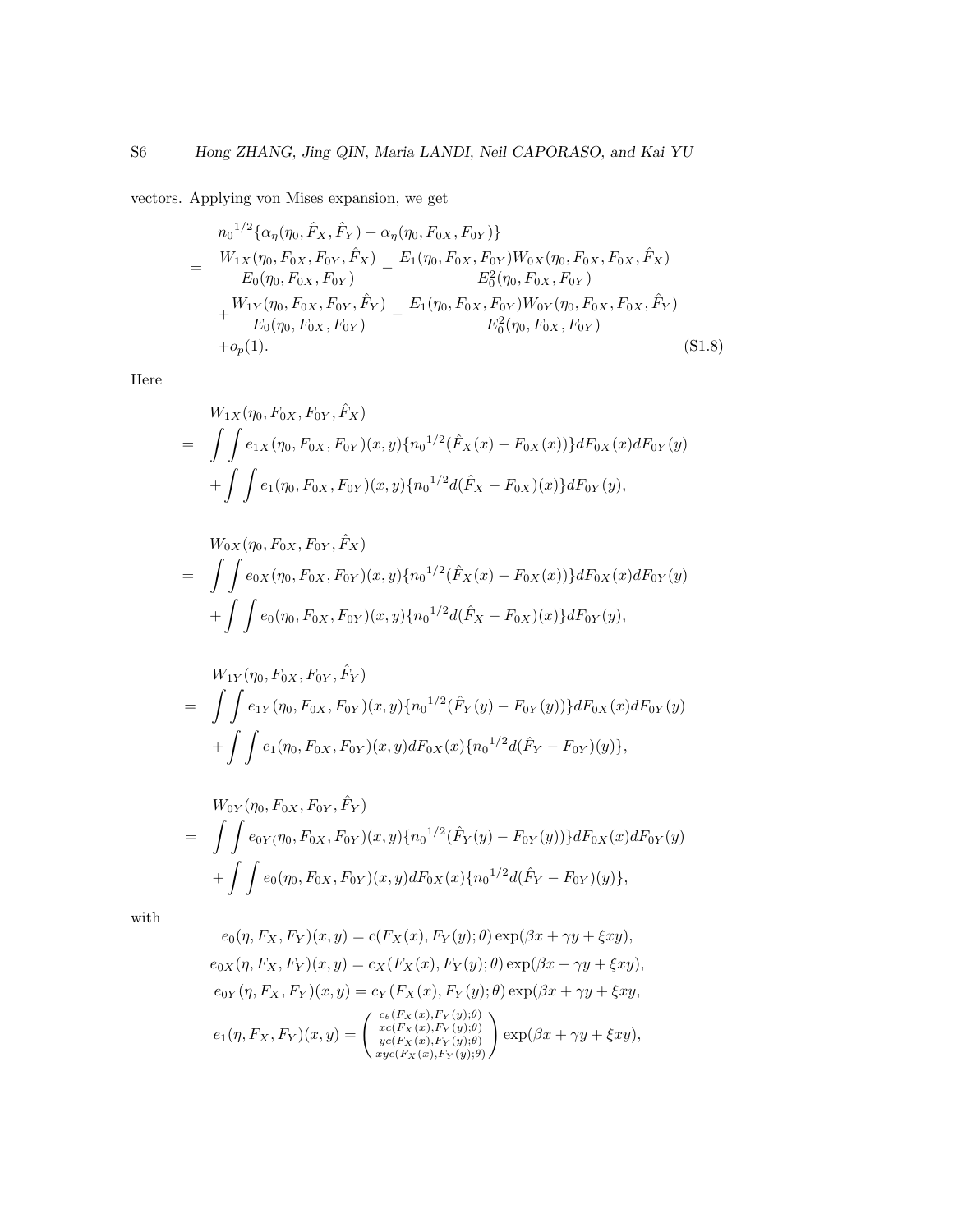### $\begin{array}{ll} \textbf{A} \textbf{ SEMIP} \textbf{ARAMETRIC} \textbf{INTERACTION TEST} & \textbf{S7} \\ \end{array}$

$$
e_{1X}(\eta, F_X, F_Y)(x, y) = \begin{pmatrix} c_{\theta X}(F_X(x), F_Y(y), \theta) \\ x_{CX}(F_X(x), F_Y(y), \theta) \\ y_{CX}(F_X(x), F_Y(y), \theta) \\ x_{\theta X}(F_X(x), F_Y(y), \theta) \end{pmatrix} \exp(\beta x + \gamma y + \xi xy),
$$
  
\n
$$
e_{1Y}(\eta, F_X, F_Y)(x, y) = \begin{pmatrix} c_{\theta Y}(F_X(x), F_Y(y), \theta) \\ x_{\theta Y}(F_X(x), F_Y(y), \theta) \\ y_{\theta Y}(F_X(x), F_Y(y), \theta) \\ x_{\theta Y}(F_X(x), F_Y(y), \theta) \end{pmatrix} \exp(\beta x + \gamma y + \xi xy).
$$

Using integration by parts, we have

$$
W_{1X}(\eta_0, F_{0X}, F_{0Y}, \hat{F}_X) = \int H_{1X}(x; \eta_0, F_{0X}, F_{0Y}) \{n_0^{1/2} d(\hat{F}_X - F_{0X})(x)\}
$$
(S1.9)

with

$$
H_{1X}(x;\eta, F_X, F_Y) = \int_{-\infty}^x \left\{ \int e_{1X}(\eta, F_X, F_Y)(u, y) dF_Y(y) \right\} dF_X(u)
$$

$$
+ \int e_1(\eta, F_X, F_Y)(x, y) dF_Y(y),
$$

$$
W_{1Y}(\eta_0, F_{0X}, F_{0Y}, \hat{F}_Y) = \int H_{1Y}(y; \eta_0, F_{0X}, F_{0Y})) \{ n_0^{1/2} d(\hat{F}_Y - F_{0Y})(y) \}
$$
(S1.10)

with

$$
H_{1Y}(y;\eta, F_X, F_Y) = \int_{-\infty}^{y} \left\{ \int e_{1Y}(\eta, F_X, F_Y)(x, v) dF_X(x) \right\} dF_Y(v)
$$

$$
+ \int e_1(\eta, F_X, F_Y)(x, y) dF_X(x),
$$

$$
W_{0X}(\eta_0, F_{0X}, F_{0Y}, \hat{F}_X) = \int H_{0X}(x; \eta_0, F_{0X}, F_{0Y}) \{n_0^{1/2} d(\hat{F}_X - F_{0X})(x)\} \quad (S1.11)
$$

with

$$
H_{0X}(x;\eta, F_X, F_Y) = \int_{-\infty}^x \left\{ \int e_{0X}(\eta, F_X, F_Y)(u, y) dF_Y(y) \right\} dF_X(u)
$$
  
+ 
$$
\int e_0(\eta, F_X, F_Y)(x, y) dF_Y(y),
$$

$$
W_{0Y}(\eta_0, F_{0X}, F_{0Y}, \hat{F}_Y) = \int H_{0Y}(y; \eta_0, F_{0X}, F_{0Y})) \{ n_0^{1/2} d(\hat{F}_Y - F_{0Y})(y) \} \quad (S1.12)
$$

with

$$
H_{0Y}(y;\eta, F_X, F_Y) = \int_{-\infty}^y \left\{ \int e_{0Y}(\eta, F_X, F_Y)(x, v) dF_X(x) \right\} dF_Y(v)
$$

$$
+ \int e_0(\eta, F_X, F_Y)(x, y) dF_X(x).
$$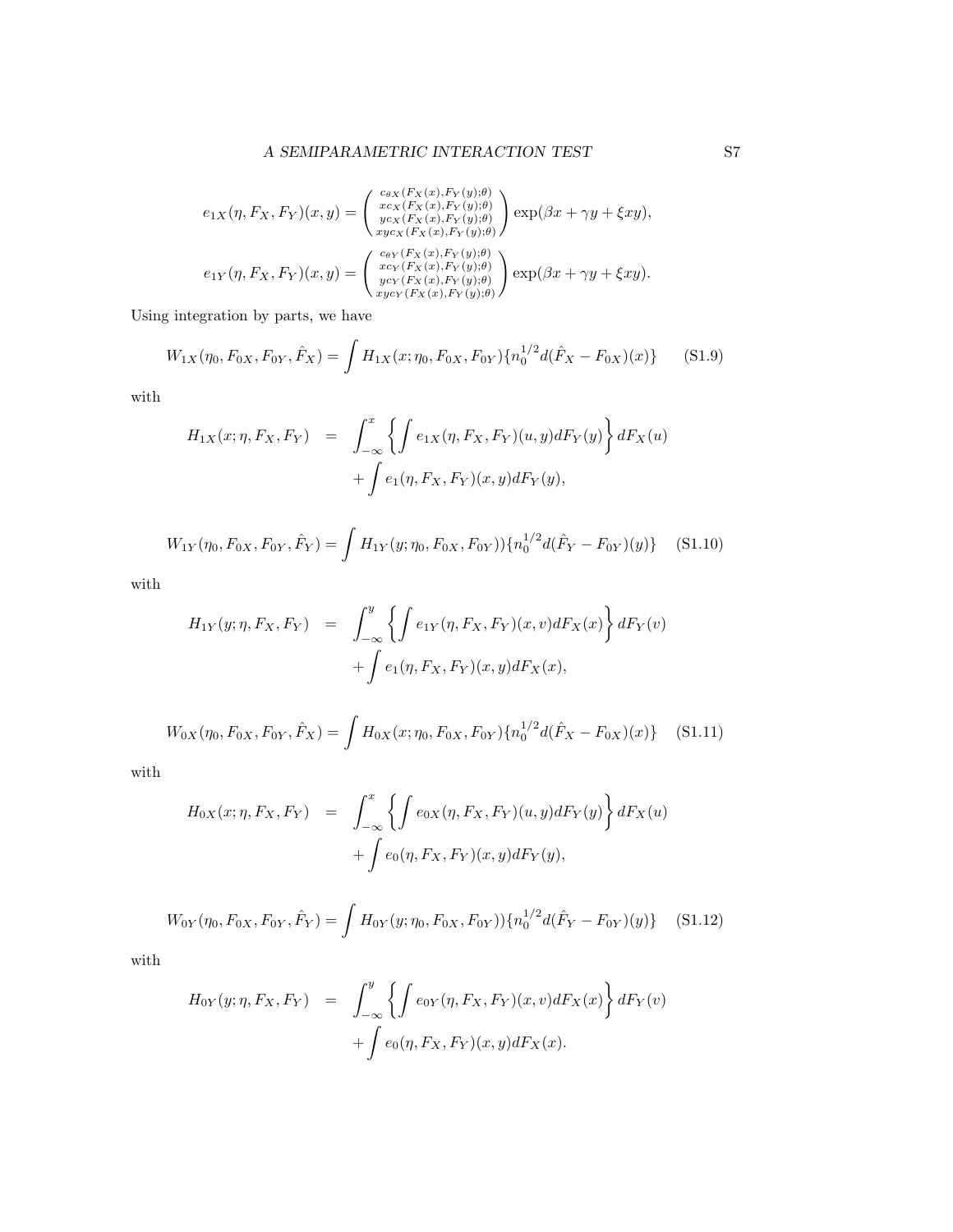It is seen that  $(S1.9)$ ,  $(S1.10)$ ,  $(S1.11)$ , and  $(S1.12)$  are summations of i.i.d. random variables, so is  $T_3$  from (S1.8).

From  $(S1.6)$ ,  $(S1.7)$ , and  $(S1.8)$ , we have the following asymptotic expression:

$$
n^{-1/2}l_{n,\eta}(\eta_0, \hat{F}_X, \hat{F}_Y)
$$
\n
$$
= \int \left[ \pi_0^{1/2} G_{1X}(x; \eta_0, F_{0X}, F_{0Y}) + \pi_1 \pi_0^{-1/2} \left\{ G_{2X}(x; \eta_0, F_{0X}, F_{0Y}) - \frac{H_{1X}(x; \eta_0, F_{0X}, F_{0Y})}{E_0(\eta_0, F_{0X}, F_{0Y})} + \frac{E_1(\eta_0, F_{0X}, F_{0Y}) \{ H_{0X}(x; \eta_0, F_{0X}, F_{0Y}) \} }{E_0^2(\eta_0, F_{0X}, F_{0Y})} \right\} \right]
$$
\n
$$
\times \left\{ n_0^{1/2} d(\hat{F}_X - F_{0X})(x) \right\}
$$
\n
$$
+ \int \left[ \pi_0^{1/2} G_{1Y}(y; \eta_0, F_{0X}, F_{0Y}) + \pi_1 \pi_0^{-1/2} \left\{ G_{2Y}(y; \eta_0, F_{0X}, F_{0Y}) - \frac{H_{1Y}(y; \eta_0, F_{0X}, F_{0Y})}{E_0(\eta_0, F_{0X}, F_{0Y})} + \frac{E_1(\eta_0, F_{0X}, F_{0Y}) \{ H_{0Y}(y; \eta_0, F_{0X}, F_{0Y}) \} }{E_0^2(\eta_0, F_{0X}, F_{0Y})} \right\} \right]
$$
\n
$$
\times \left\{ n_0^{1/2} d(\hat{F}_Y - F_{0Y})(y) \right\}
$$
\n
$$
+ \int \pi_0^{1/2} \begin{pmatrix} \tilde{c}(\theta_0, F_{0X}, F_{0Y})(x, y) \\ 0 \end{pmatrix} \left\{ n_0^{1/2} d(F_{0n_0} - F_0)(x, y) \right\}
$$
\n
$$
+ \int \pi_1^{1/2} \begin{pmatrix} \tilde{c}(\theta_0, F_{0X}, F_{0Y})(x, y) \\ 0 \end{pmatrix} \left\{ n_1^{1/2} d(F_{1n_1} - F_1)(x, y) \right\}
$$
\n
$$
+ op(1).
$$

We can see that  $n^{-1/2}l_{n,\eta}(\eta_0, \hat{F}_X, \hat{F}_Y)$  is approximated by the summation of several i.i.d. random vector summations, thus it is asymptotically normally distributed with expectation 0 and a variance-covariance, say  $\Sigma_S(\eta_0, F_{0X}, F_{0Y})$ , which is quite complicated because the first two terms are correlated with the later two terms and it does not have a close form.

Now the limit distribution of  $n^{1/2}(\hat{\eta}-\eta_0)$  is the multivariate normal with expectation 0 and variance-covariance  $\Sigma_V^{-1}(\eta_0, F_{0X}, F_{0Y}) \Sigma_S(\eta_0, F_{0X}, F_{0Y}) \Sigma_V^{-1}(\eta_0, F_{0X}, F_{0Y})$ .

# S2 Derivation of the second equation in (5.2)

The Gaussian copula function is

$$
C(u, v; \theta) = \Phi_{\theta}(\Phi^{-1}(u), \Phi^{-1}(v)).
$$

The derivative of  $C(u, v; \theta)$  with respect to v is

$$
C_2(u, v; \theta) = \Phi_{\theta}^{(2)} \{ \Phi^{-1}(u), \Phi^{-1}(v) \} \frac{\partial \Phi^{-1}(v)}{\partial v}.
$$

Here

$$
\Phi_{\theta}^{(2)}(x,y) = \frac{\partial \Phi_{\theta}(x,y)}{\partial y} = \Phi \left\{ \frac{x - \theta y}{(1 - \theta^2)^{1/2}} \right\} \phi(y),
$$